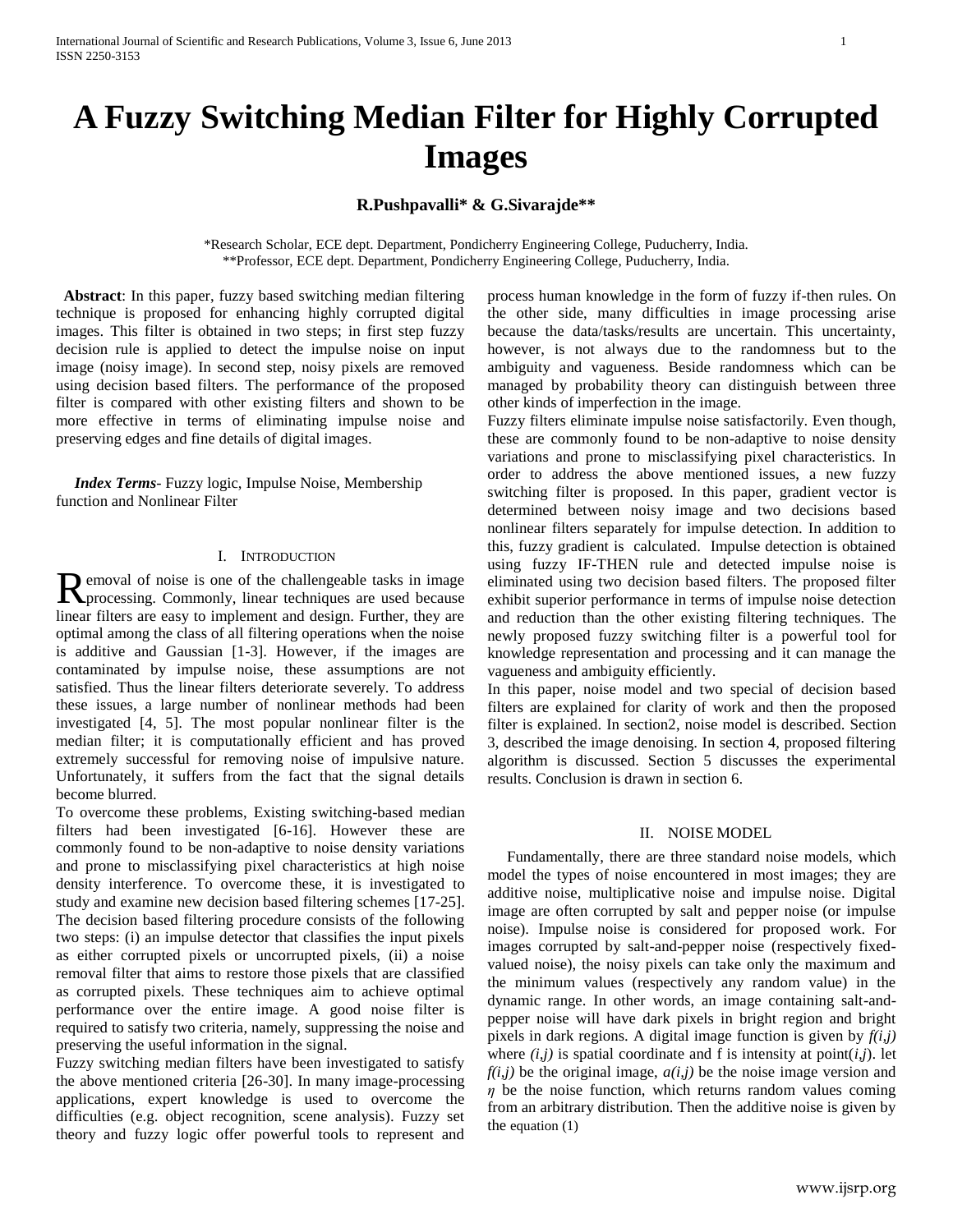$$
a(i, j) = f(i, j) + \eta(i, j) \tag{1.1}
$$

Impulse noise is caused by malfunctioning pixels in camera sensors, dead pixels, faulty memory locations in hardware, erroneous transmission in a channel, analog to digital converter, malfunctioning CCD elements (i.e. hot and dead pixels) and flecks of dust inside the camera most commonly cause the considered kind of noise etc. It also creeps into the images because of bit errors in transmission, faulty memory locations and erroneous

switching during quick transients. Two common types of impulse noise are the salt and pepper noise and the random valued noise. The proposed filter first detects the Salt and pepper noise present in digital images in very efficient manner and then removes it. As the impulse noise is additive in nature, noise present in a region does not depend upon the intensities of pixels in that region. Image corrupted with impulse noise contain pixels affected by some probability. The intensity of grayscale pixel is stored as an 8-bit integer giving 256 possible different shades of gray going from black to white, which can be represented as a [0,*L*-1] (*L* is 255) integer interval. In this paper the impulse noise is considered. In case of images corrupted by this kind of salt and pepper noise, intensity of the pixel  $A_{ij}$  at location  $(i,j)$  is described by the probability density function given by the following equation (2)

equation (2)  
\n
$$
f(A_{ij}) = \begin{cases} p_a & \text{for } A_{ij} = a \\ 1-p & \text{for } A_{ij} = Y_{ij} \\ p_b & \text{for } A_{ij} = b \end{cases}
$$
\n(1.2)

where  $a$  is the minimum intensity (dark dot);  $b$  is the maximum intensity (light dot);  $p_a$  is the probability of intensity (a) generation;  $p_b$  is the probability of intensity (*b*) generation;  $p$  is the noise density, and  $Y_{ij}$  is the intensity of the pixel at location  $(i, j)$  in the uncorrupted image. If either  $p_a$  or  $p_b$  is zero the impulse noise is called unipolar noise. If neither probability is zero and especially if they are equal, impulse noise is called bipolar noise or salt-and-pepper noise.

### III. IMAGE DENOISING

In this section, two special classes of decision based filtering techniques are described. Nonlinear Filter (NF) is used to preserve the edge region of the digital image and homogeneous region is preserved using New Tristate Switching Median Filter (NTSSMF). These are explained in subsection 3.1 and 3.2.

#### *3.1 Nonlinear Filter*

The filtering technique explained in this section detects the impulse noise in the image using a decision mechanism. The corrupted and uncorrupted pixels in the image are detected by comparing the pixel value with the maximum and minimum values in the selected window. If the pixel intensity lies between these minimum and maximum values, then it is an uncorrupted pixel and left undisturbed. If the value does not lie within the range, then it is a corrupted pixel and is replaced by the median pixel value or already processed immediate neighboring pixel in the current filtering window. Consider an image of size N×N having 8-bit gray scale pixel resolution. The steps involved in

detecting the presence of an impulse or not are described as follows:

Step 1) A two dimensional square filtering window of size 3 x 3 is slid over a highly contaminated image.

Step2) The pixels inside the window are sorted out in ascending order.

Step3) Minimum, maximum and median of the pixel values in the processing window are determined.

Step 4) If the central pixel lies between minimum and maximum values, then it is detected as an uncorrupted pixel and the pixel is left undisturbed. Otherwise, it ibis considered a corrupted pixel value. In the present case, the central pixel value 0 does not lie between minimum and maximum values. Therefore, the pixel is detected to be a corrupted pixel.

Step 5) The corrupted central pixel is replaced by the median of the filtering window, if the median value is not an impulse. If the median value itself is an impulse then the central pixel is replaced by the already processed immediate top neighboring pixel in the filtering window. In the present case, the median value is also an impulse and therefore, the pixel is replaced by its already processed top neighboring pixel value. Then the window is moved to form a new set of values, with the next pixel to be processed at the centre of the window. This process is repeated until the last image pixel is processed.

## *3.2 New Tristate Switching Median Filter*

Decision based median filter, called new *tri-state median* (TSM) filter, is proposed and discussed in this section. Impulse noise detection is realized by an impulse detector, which takes the outputs from the *DBMF-1* [20] and *DBMF-2* [21] filters and compares them with the origin or center pixel value within the filtering window on given contaminated digital image in order to make a tri-state decision. The switching logic as shown in Fig. 2 is controlled by a threshold T (T = 24; [0 - 255] for gray-scale images).

## IV. PROPOSED ALGORITHM

The filtering technique proposed in this paper detects the impulse noise on the image using a fuzzy decision rule. An image gradient vector is determined between central pixel from an input image and filtered output image for two decision based filters.

These gradient vectors are given by the following equation:  
\n
$$
\nabla(k, l)D1 = YNF(i, j) - A(i, j) \text{ with } k, l \in \{-1, 0, 1\}
$$
\n(4.1)

$$
\nabla(k, l)D2 = \text{YNTSSMF2}(i, j) - A(i, j) \text{ with } k, l \in \{-1, 0, 1\}
$$
\n(4.2)

where,  $\nabla_{(k,l)}D_1$  is gradient vector between original pixel value and nonlinear filter (NF),  $\nabla_{(k,l)}D_2$  is gradient vector between input pixel value and New Tristate Switching Median filter (NTSSMF) output,  $A(i,j)$  is the Noisy image,  $Y_{NF}(i,j)$  is the nonlinear filtered (NF1) output, Y<sub>NTSSMF</sub>(i,j) is the New Tristate Switching Median (NTSSMF) output.

The proposed filtering algorithm is applied on noisy image and is described in steps as follows:

Step 1) A two-dimensional square filtering window of size 3 x 3 is slid over the noisy image.

Step 2) As the window move over the noisy image; at each point, the central pixel inside the window is checked whether it is a corrupted pixel or not. If the pixel is an uncorrupted one, it is left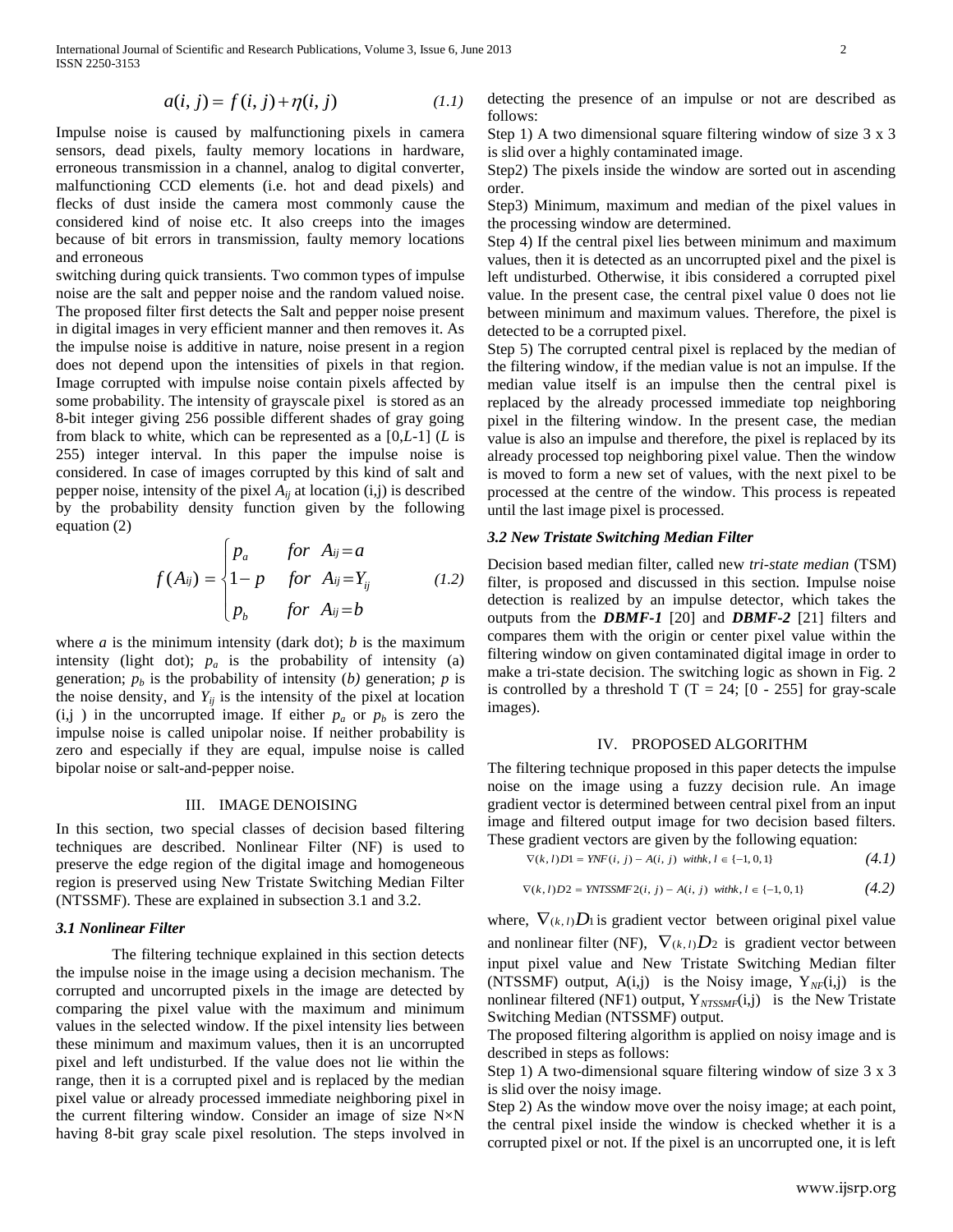undisturbed and the window is moved to the next position. On the other hand, if the pixel is detected as a corrupted one, the filtering procedure is performed by following the further steps described below.

Step3) Determine gradient vector between central pixels from filtered image and processing pixels from noisy image (i.e. input image)

Step4) Fuzzy IF THEN rule is applied for impulse noise detection and noisy pixels are replaced by two decision based filters. Then the window is moved to form a new set of values, with the next pixel to be processed at the centre of the window. This process is repeated until the last image pixel is processed.

In this paper, fuzzy gradient ( $\nabla_{(k,l)}D_F$ ) is obtained by fuzzy set and is used for impulse detection. This gradient  $\nabla_{(k, l)}D_F$  is used to determine if a central pixel switching the filtering window is corrupted with impulse noise or not, because if this gradient is small then It is good indication of noise free pixel. Suppose if gradient is medium then the processing pixel is either an edge pixel or noisy pixel. If gradient is large then it is an indication of noisy pixel.

Finally, fuzzy gradient value is used to detect the impulse noise. The proposed fuzzy switching median filter is constructed using Sugeno fuzzy system, Gauss membership function with 3 input, two input variables and 9 fuzzy rules. Noisy pixels are detected by the following fuzzy rules:

IF  $D_l$  is low AND  $D_2$  is medium THEN  $\nabla_{(k, l)}D_r$  *is high* IF  $D_l$  is medium AND  $D_2$  *is high* THEN  $\nabla_{(k, l)} D_r$  *is low* IF  $D_l$  *is high* AND  $D_2$  *is low THEN*  $\nabla_{(k, l)} D_r$  *is medium* IF  $D_l$  *is low AND*  $D_2$  *is medium THEN*  $\nabla_{(k, l)} D_r$  *is high* IF  $D_l$  is medium AND  $D_2$  *is high* THEN  $\nabla_{(k, l)} D_r$  *is low* IF  $D_l$  *is high* AND  $D_2$  *is low THEN*  $\nabla_{(k, l)} D_r$  *is medium* IF  $D_l$  *is low AND*  $D_2$  *is medium THEN*  $\nabla_{(k, l)} D_r$  *is high* 

IF  $D_l$  is medium AND  $D_2$  *is high* THEN  $\nabla_{(k, l)} D_r$  *is low* 

IF  $D_l$  *is high* AND  $D_2$  *is low THEN*  $\nabla_{(k, l)} D_r$  *is medium* 

Here, Low, medium and high are the nondeterministic features, these terms can be represented as fuzzy sets. Fuzzy sets can be represented by membership function. These membership functions are described by the following fig.1.



Fig.1 Membership function low, medium and high respectively

These functions represents all possible gradient values in the range of 0 to 255 and membership degree is represented in the range of 0 to 1 (i.e.  $\in [0,1]$ ). A membership degree indicates the degree in which a certain gradient value matches the predicate. If the gradient value has membership degree one for the fuzzy set high, it means that it is large for noisy pixels, low for noise free pixels and medium for noisy/edge pixels.

Fuzzy rule contains some conjunctions and disjunctions. In fuzzy logic, AND operator is used for conjunctions and OR used for disjunctions. These three membership function depend on the parameters 0-a, b-b' and c-c'. According to the following observations these parameters values are determined.

1) Gradient value  $\nabla_{(k, l)} D_1$  or  $\nabla_{(k, l)} D_2$  *lie in the interval [0-45] indicates* the noise free pixels and nonedge pixels. So these pixels are categorized as noise free pixels and there is no uncertainty is happen, resulting in a zero membership degree in the fuzzy set.

2) Gradient value  $\nabla_{(k, l)} D_1$  or  $\nabla_{(k, l)} D_2$  *lie in the interval [45-125] indicates* the noisy pixels and edge pixels. So these pixels are categorized as either noisy pixels or edge pixels. Here, some kind of uncertainty is expressed by membership degrees in fuzzy set( lies in the interval [0-0.5].

3) Gradient value  $\nabla_{(k, l)}D_1$  or  $\nabla_{(k, l)}D_2$  *lie in the interval [125-255] indicates* the noisy pixels. So these pixels are categorized as noisy pixels. In this case, membership degree in the fuzzy set is one.

In fig.1 the membership degree is represented for noise free pixel in the range of [0-a], noisy or edge pixels are represented in the range of [b-b'] and noisy pixels are represented in the range of [cc']. Based on image quality only, the membership degree and fuzzy gradient value is chosen. After choosing the membership degree and  $\nabla_{(k,l)}D_F$  value, activation degree is calculated for fuzzy IF-THEN rule. This activation degree indicates the low, medium and large  $\nabla_{(k, l)}D_F$  value for impulse noise detection on digital images.

Finally, the detected impulse noise is replaced by either DBF1 or DBF2. If the indentified pixel is either noisy or edge pixels then it is replaced by DBF1 and otherwise it is a corrupted one and is replaced by DBF2.

## V. SIMULATION RESULTS

The filtering technique is tested using 3 x 3 windows with Lena image of size 256 x 256. In this paper, Lena image is used as a test images. In order to analyze the performance of the proposed filter approach, the performance evaluation factors like Peak Signal to Noise Ratio (PSNR) is used. This performance evaluation is based on threshold values and noise levels. Filter has higher PSNR values are considered to be superior filter in terms of noise elimination and restoration of image features. A Fuzzy Switching Median Filtering Scheme (FSMF) is quantitatively evaluated using objective measures are defined as:

$$
PSNR = 10\log_{10}\left[\frac{255 * 255}{MSE}\right] \tag{5}
$$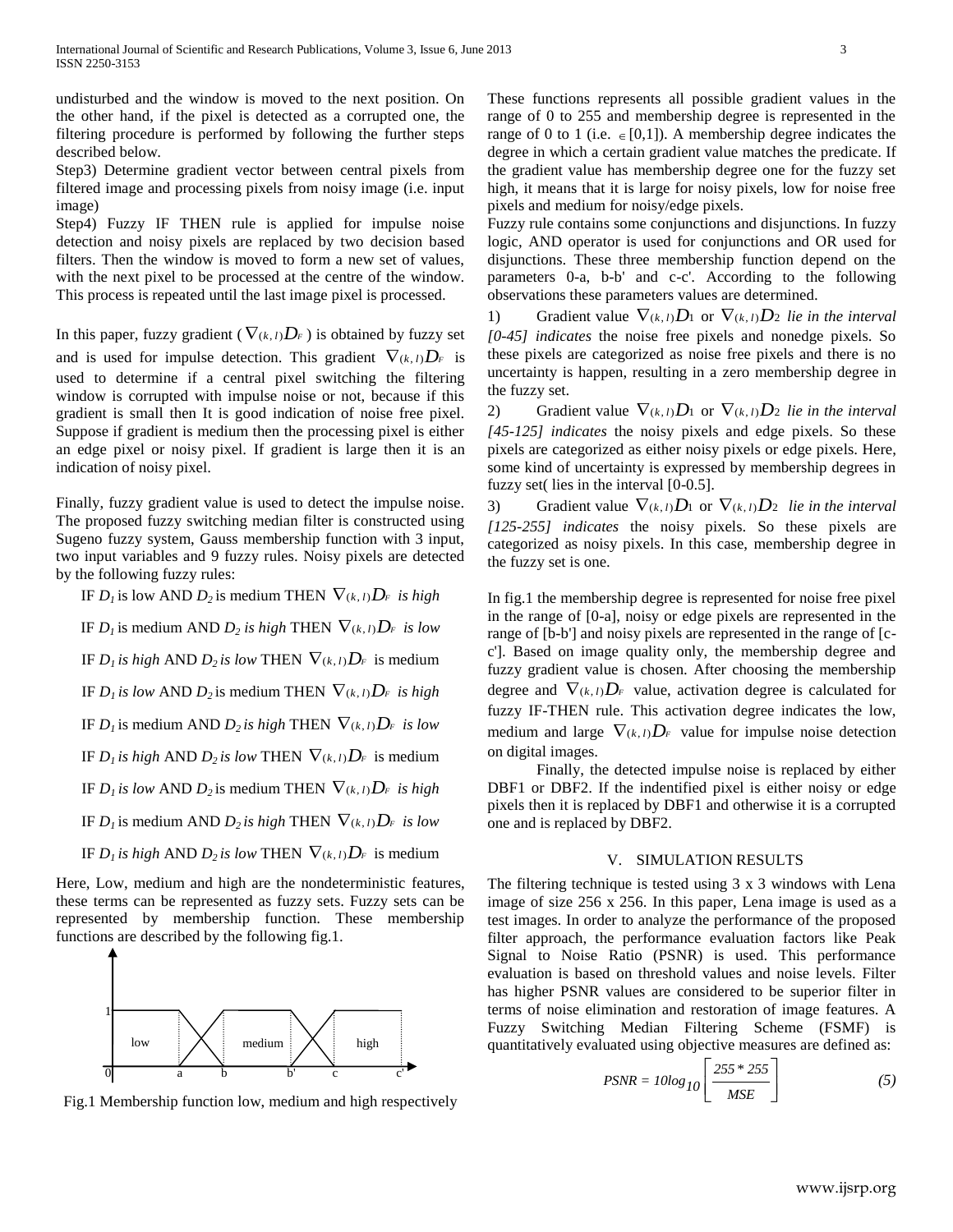International Journal of Scientific and Research Publications, Volume 3, Issue 6, June 2013 4 ISSN 2250-3153

where 
$$
MSE = \frac{\Sigma |X(i, j) - F(i, j)|^2}{row * col}
$$
 (5)

 $(i,j)$  denotes the number of rows and columns in the image data, *X(i,j)* represents the pixel intensities of the original image at the position of  $X(i,j)$ ,  $F(i,j)$  represents the output intensities in the filtered image at the position of  $(i,j)$ . The proposed filter has very good subjective improvements for lower level of mixed impulse noise (i.e. fine details preservation of the image).

The enhancement result for the corrupted 'Lena' image by different level of impulse at suitable threshold has been estimated. The estimated values are tabulated and are given in the Table1. Figure 2 graphically illustrates the objective improvement of the proposed filter with respect to other switching schemes and this fuzzy filter exhibit good performance when images are corrupted up to 70% of noise. In order to prove the effectiveness of this filter, existing filtering techniques are experimented and compared with proposed filter for visual perception and subjective evaluation on Lena image including the standard medians filter (MF), the Weighted median filter (WMF), Centre weighted median filter (CWMF), the Tristate median filter (TSMF), New impulse detector (NID), Multiple decision based switching median filter (MDBSMF), Improved decision based algorithm (IDBA), New tristate switching median filter (NTSMF), Nonlinear filter (NF) and the proposed filter in Fig.2.



Fig.2 Subjective Performance comparison of proposed filter with other existing filters on test image Lena (a) Noise free images, (b) image corrupted by 70% impulse noise, (c) images restored by MF, (d) images restored by WMF, (e) images restored by CWMF, (f) images restored by TSMF, (g) images

restored by IDBA, (h) images restored by NFT, (i) images restored by NTSSMF, (j) image restored by MSSMF, (k) image restored by FUF and (l) images restored by the proposed filter

TABLE.1 PSNR values obtained using proposed filter and compared with different filtering techniques on Lena image corrupted with various densities of impulse noise

| Filtering          |       |       |       |       |       |
|--------------------|-------|-------|-------|-------|-------|
| Techniques         | 10    | 30    | 50    | 70    | 90    |
| MF                 | 31.74 | 23.20 | 15.28 | 9.98  | 6.58  |
| <b>WMF</b>         | 23.97 | 22.58 | 20.11 | 15.73 | 8.83  |
| <b>CWMF</b>        | 28.72 | 20.28 | 14.45 | 10.04 | 6.75  |
| <b>TSMF</b>        | 32.89 | 24.96 | 16.82 | 11.33 | 7.58  |
| <b>IDBA</b>        | 36.5  | 29.72 | 26    | 23.5  | 19.3  |
| <b>FUF</b>         | 36.34 | 32.12 | 27.39 | 18.59 | 9.32  |
| <b>NFT</b>         | 39.30 | 32.70 | 27.73 | 23.73 | 17.69 |
| <b>TSSMF</b>       | 42.57 | 35.38 | 29.34 | 19.52 | 10.13 |
| <b>MSSMF</b>       | 47.58 | 36.34 | 30.24 | 24.93 | 19.42 |
| <b>FUF</b>         | 36.45 | 32.12 | 27.39 | 18.59 | 11.56 |
| Proposed<br>filter | 48.39 | 39.72 | 33.82 | 28.42 | 20.12 |



Fig.3 PSNR obtained using proposed filter on Lena image corrupted with different densities of impulse noise and compared with other existing filtering techniques

Figure 3 illustrates the subjective performance for human visual perception. The performance of this filter is evaluated using various impulse corruption ratios from 10% to 90% with suitable threshold. This filter has better performance than the other filtering schemes for the noise densities up to 70%. It shows that the better performance in removing impulse noise from digital images without distorting the useful information in the image.

Digital images are nonstationary process; therefore depends on properties of edges and homogenous region of the test images, each digital images having different quantitative measures. Fig.4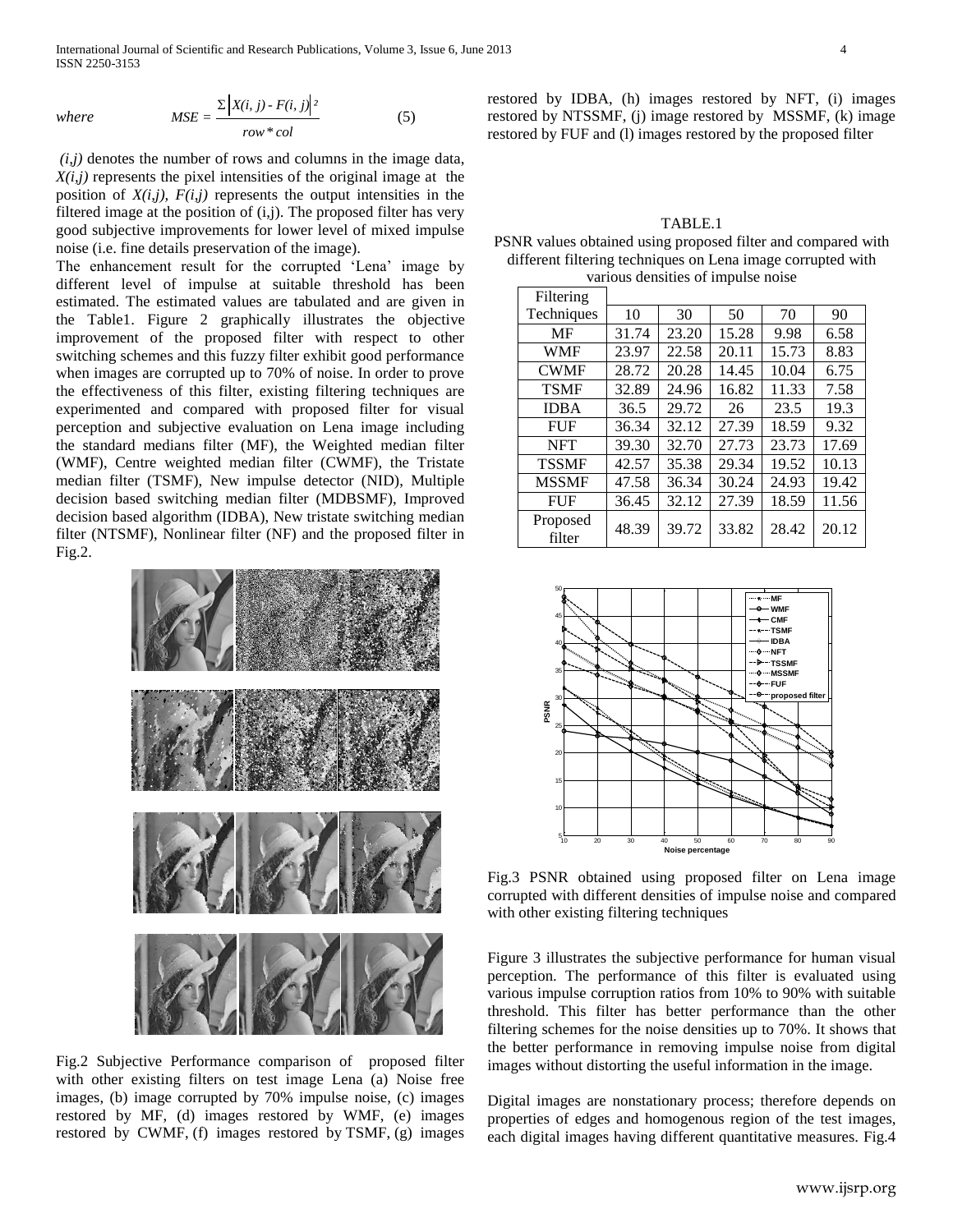illustrate the subjective performance of the fuzzy filtering technique on four test images like Baboon, Lena, Pepper and Rice images: noise free image in first column, images corrupted with 70% impulse noise in second column, Images restored by proposed Filtering technique in third column. This depicts properties of digital images. Performance of quantitative analysis is evaluated and is summarized in Table.2.

Table 2. PSNR values obtained by applying proposed filtering technique on different test images corrupted with various densities of impulse noise

| Noise % | <b>Baboon</b> | Lena  | <b>Pepper</b> | <b>Rice</b> |
|---------|---------------|-------|---------------|-------------|
| 10      | 42.67         | 48.39 | 51.03         | 46.44       |
| 20      | 38.02         | 43.83 | 46.78         | 44.60       |
| 30      | 33.56         | 39.72 | 43.00         | 41.24       |
| 40      | 31.89         | 37.33 | 39.74         | 37.50       |
| 50      | 28.90         | 33.82 | 36.39         | 34.02       |
| 60      | 26.35         | 31.05 | 34.05         | 32.67       |
| 70      | 23.27         | 28.42 | 31.61         | 29.45       |
| 80      | 19.76         | 24.92 | 27.32         | 25.45       |
| 90      | 17.92         | 20.12 | 24.96         | 22.77       |



Fig.4 Performance of test images: First column represents original images, second column represents images corrupted with 70% of noise and third column represents images enhanced by proposed filter

The proposed filter is graphically illustrated in Fig.5. This qualitative and quantitative measurement shows that the proposed filtering technique outperforms the other filtering schemes for noise densities up to 70%. Since there is an improvement in PSNR values of all images up to 70% while compare to PSNR values of conventional filters output.

The qualitative performance of Pepper and Rice images are better than the other images for the noise levels ranging from 10% to 70%. But for higher noise levels, the Pepper image is better. The Baboon image seems to perform poorly for higher noise levels. Based on the intensity level or brightness level of the image, it is concluded that the performance of the images like pepper, Lena, Baboon and Rice will change. Since digital images are nonstationary process. The quantitative performance of Pepper and Rice images are better than the other images for the noise levels ranging from 10% to 70%. The proposed filtering technique is found to have eliminated the impulse noise completely while preserving the image features quite satisfactorily. This novel filter can be used as a powerful tool for efficient removal of impulse noise from digital images without distorting the useful information in the image and gives more pleasant for visual perception.



Fig. 5 PSNR obtained by applying proposed filtering technique for different images corrupted with various densities of impulse noise

In image processing, some objective quality criteria are usually used to ascertain the goodness of the results (e.g. the image is good if it possesses a low amount of fuzziness indicating high contrast). The human observer, however, does not perceive these results as good because their judgment is subjective. This distinction between objectivity and subjectivity is the first major problem in the human machine-interaction. Another difficulty is the fact that different people judge the image quality differently. This inter-individual difference is also primarily due to the aforesaid human subjectivity.

### VI. CONCLUSION

In this paper, the efficiency of this fuzzy filtering technique is examined and is well suited for digital images when the images are contaminated by impulse noise up to 70%. Since the fuzzy based impulse noise detection mechanism can accurately detect the corrupted pixels on digital image and are replaced with the estimated central noise-free ordered median value from decision based median filter. Based on the expert knowledge and fuzzy if then rules, misclassification is avoided. Simulation results show that the filtering technique has better